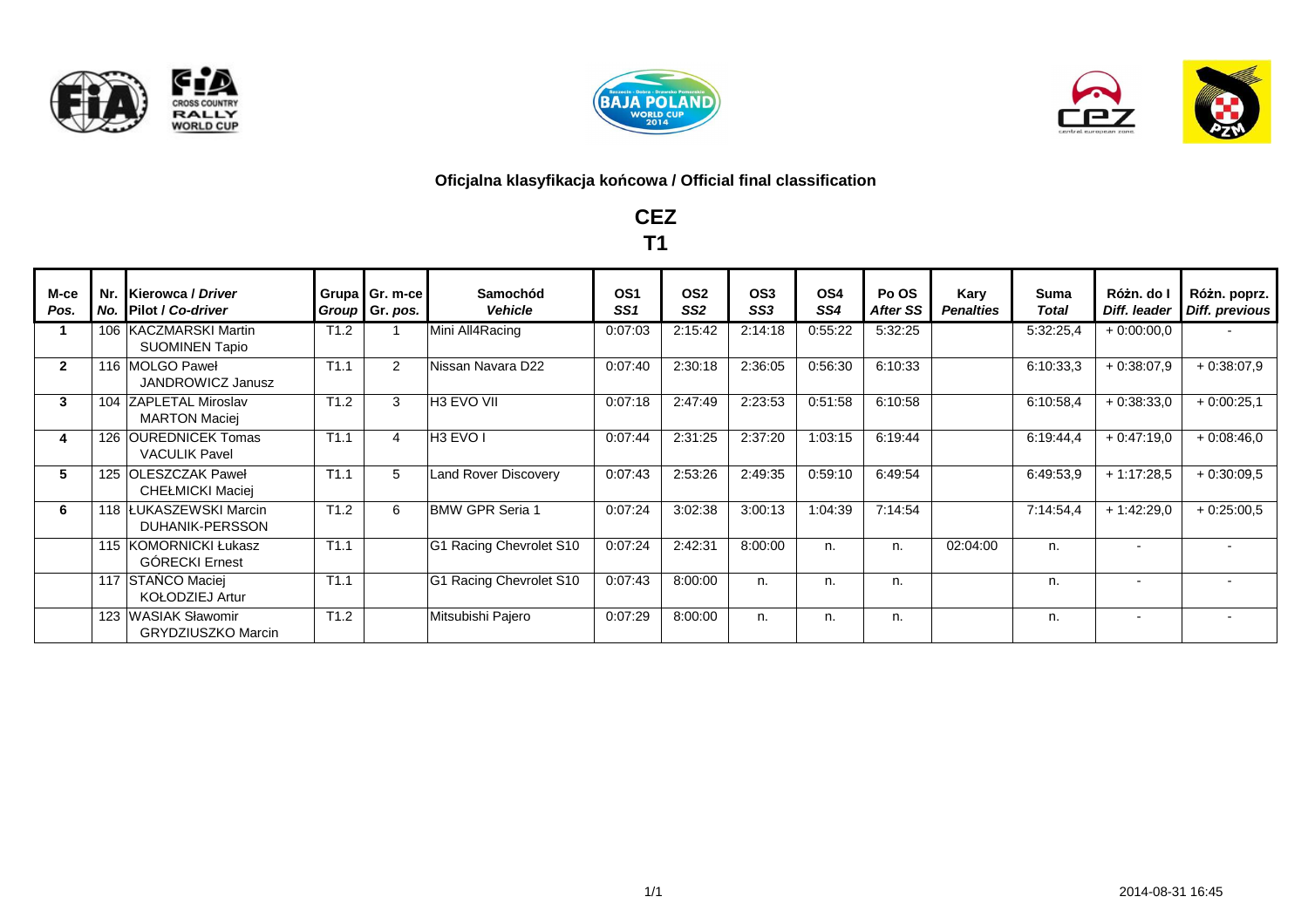





## **Oficjalna klasyfikacja końcowa / Official final classification**

**CEZT2**

| M-ce<br>Pos.    |     | Nr. Kierowca / Driver<br>No. Pilot / Co-driver        |      | Grupa Gr. m-cel<br>Group Gr. pos. | Samochód<br><b>Vehicle</b> | OS <sub>1</sub><br>SS1 | OS <sub>2</sub><br>SS <sub>2</sub> | OS <sub>3</sub><br>SS <sub>3</sub> | OS <sub>4</sub><br>SS4 | Po OS<br><b>After SS</b> | Kary<br><b>Penalties</b> | <b>Suma</b><br><b>Total</b> | Różn. do l<br>Diff. leader | Różn. poprz.<br>Diff. previous |
|-----------------|-----|-------------------------------------------------------|------|-----------------------------------|----------------------------|------------------------|------------------------------------|------------------------------------|------------------------|--------------------------|--------------------------|-----------------------------|----------------------------|--------------------------------|
|                 |     | 136 ULRICH Juraj<br><b>ULRICHOVA Daniela</b>          | T2.1 |                                   | Ford F150 SVT Raptor       | 0:08:11                | 2:51:02                            | 2:56:16                            | 1:02:42                | 6:58:11                  |                          | 6:58:10.6                   | $+0:00:00,0$               |                                |
| $\overline{2}$  |     | 201 SZWAGRZYK Grzegorz<br><b>WIKOWICZ Ludwik</b>      | T2.2 | $\overline{2}$                    | Mitsubishi Pajero          | 0:09:06                | 2:51:59                            | 2:52:52                            | 1:08:23                | 7:02:20                  |                          | 7:02:19,7                   | $+0:04:09,1$               | $+0:04:09,1$                   |
| 3               |     | 138 PODKALICKA Klaudia<br><b>BINAS Piotr</b>          | T2.2 | 3                                 | Mitsubishi Pajero          | 0:08:27                | 2:50:34                            | 3:01:23                            | 1:10:03                | 7:10:27                  |                          | 7:10:26,8                   | $+0:12:16,2$               | $+0:08:07,1$                   |
| 4               | 204 | <b>WIECŁAWEK Zbigniew</b><br><b>WIECŁAWEK Ryszard</b> | T2.2 | 4                                 | Mitsubishi Pajero          | 0:09:02                | 2:55:42                            | 3:17:12                            | 1:08:43                | 7:30:39                  |                          | 7:30:38,6                   | $+0.32:28,0$               | $+0:20:11,8$                   |
| 5               | 137 | JANKOWSKA Katarzyna<br>JANKOWSKI Grzegorz             | T2.2 | 5                                 | Nissan Navara D40          | 0:08:39                | 3:02:20                            | 3:12:32                            | 1:08:03                | 7:31:34                  | 00:01:00                 | 7:32:34,0                   | $+0:34:23,4$               | $+0:01:55,4$                   |
| 6               |     | 133 SEBESTYEN Sandor Zsolt<br><b>BOGNAR Jozsef</b>    | T2.2 | 6                                 | Toyota Land Cruiser 200    | 0:08:42                | 3:13:19                            | 3:07:58                            | 1:12:12                | 7:42:11                  | 00:01:00                 | 7:43:11,4                   | $+0:45:00.8$               | $+0:10:37,4$                   |
| 7               | 134 | LECHOWICZ Łukasz<br><b>SOLECKI Łukasz</b>             | T2.2 | 7                                 | Nissan Navara D40          | 0:08:54                | 3:31:35                            | 3:57:27                            | 1:13:12                | 8:51:08                  | 00:06:00                 | 8:57:08,1                   | $+1:58:57.5$               | $+1:13:56.7$                   |
| 8               |     | 132 KUFEL Robert<br><b>SAMOSIUK Dominik</b>           | T2.2 | 8                                 | Nissan Navara D40          | 0:08:18                | 2:48:12                            | 4:15:53                            | 3:00:00                | 10:12:23                 | 00:16:00                 | 10:28:22,8                  | $+3:30:12,2$               | $+1:31:14,7$                   |
| 9               |     | 135 PIEC Tomasz<br><b>PROCHACKI Gabriel</b>           | T2.2 | 9                                 | Nissan Navara D40          | 0:08:55                | 8:00:00                            | 4:17:42                            | 3:00:00                | 15:26:37                 |                          | 15:26:36,7                  | $+8:28:26,1$               | $+4:58:13,9$                   |
| 10 <sup>1</sup> |     | 202 ANDRYCH Mariusz<br><b>TRZCIŃSKI Michał</b>        | T2.2 | 10                                | Toyota Land Cruiser 120    | 0:09:05                | 8:00:00                            | 8:00:00                            | 1:09:12                | 17:18:17                 |                          | 17:18:17,1                  | $+10:20:06,5$              | $+1:51:40,4$                   |
|                 |     | 206 SAWICKI Piotr<br><b>KOSTOŁOWSKI Bartosz</b>       | T2.2 |                                   | Toyota Land Cruiser 120    | 0:09:09                | 3:03:46                            | 3:03:35                            | n.                     | n.                       |                          | n.                          | $\overline{\phantom{a}}$   |                                |
|                 |     | 205 SOBIECH Marcin<br><b>CZOSNYKA Piotr</b>           | T2.2 |                                   | Mitsubishi Pajero          | 0:08:29                | 8:00:00                            | 8:00:00                            | n.                     | n.                       |                          | n.                          | $\overline{\phantom{a}}$   |                                |